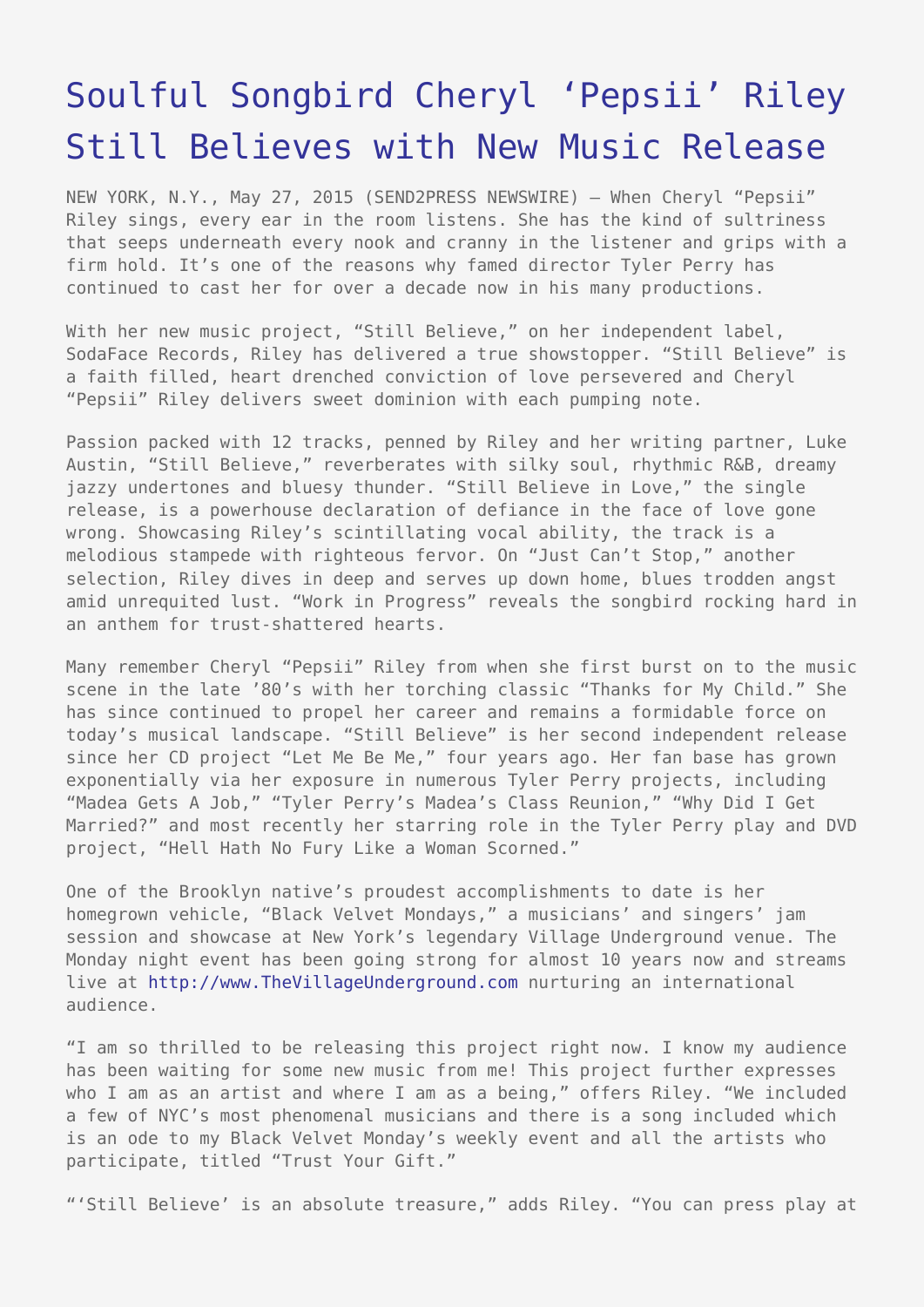the beginning and just let it go. It flows and feels good and you will absolutely want to listen and repeat. I'm excited for everyone to hear this music and look forward to performing it for the world! I still believe that music should be as much about how it personally moves you while listening as it is about how it sounds! With "Still Believe" the songs go beyond your ears and straight to your heart and soul. My prayer is that "Still Believe" touches everyone as a full experience, sounding great and feeling greater!"

"Still Believe" is available on iTunes at <https://itunes.apple.com/us/album/still-believe/id993083098>.

TWITTER: @CherylPepsii

News issued by: Cheryl Pepsii Riley



Send2Press® Newswire

Original Image: https://www.send2press.com/wire/images/15-0527-still-believe-500×375.jpg

## # # #

Original Story ID: 2015-0527-02 (10254) :: soulful-songbird-cheryl-pepsii-riley-stillbelieves-with-new-music-release-2015-0527-02

Original Keywords: tyler perry, soul music, indie album, itunes Cheryl Pepsii Riley New York New York NEW YORK, N.Y.

Alternate Headline: New Music from Soulful Songbird Cheryl 'Pepsii' Riley: 'Still Believe'

**NEWS ARCHIVE NOTE:** this archival news content, issued by the news source via Send2Press Newswire, was originally located in the Send2Press® 2004-2015 2.0 news platform and has been permanently converted/moved (and redirected) into our 3.0 platform. Also note the story "reads" counter (bottom of page) does not include any data prior to Oct. 30, 2016. This press release was originally published/issued: Wed, 27 May 2015 13:37:30 +0000